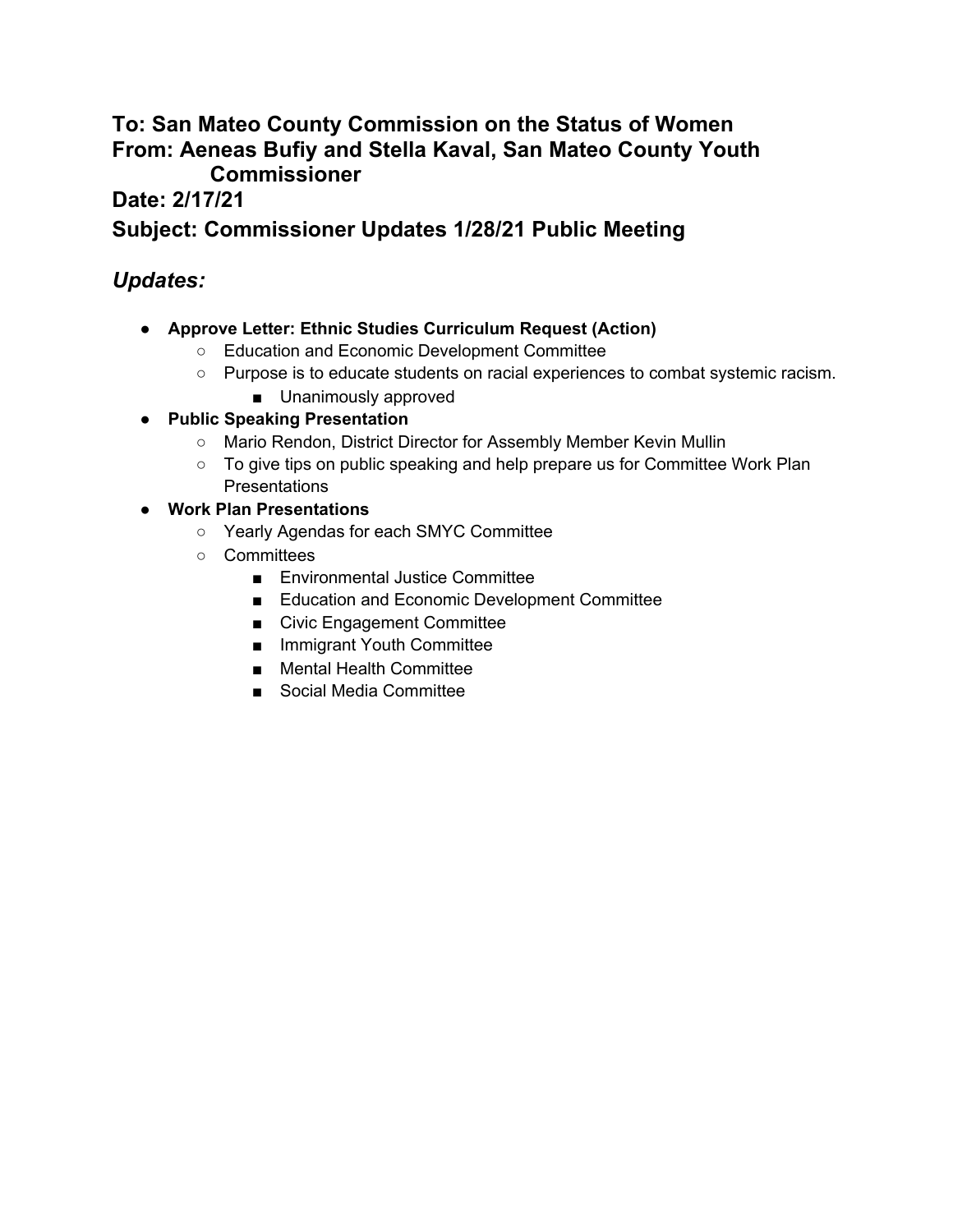#### **To: San Mateo County Commission on the Status of Women**

**From: Tanya Beat, Director**

**Date: February 23, 2021**

#### **Subject: Status of recent events/projects**

#### *Mission Moment*

- Karen Pyles will return to the CSW in March!
- [CSW Spotlight: Nirmala Bandrapalli](https://csw.smcgov.org/media/nirmala-bandrapalli-csw-spotlight)
	- o Please share widely on social media as this helps people learn more about commissioners and their backgrounds.
- [Women of Courage Award:](https://www.venturesfoundation.org/community-initiatives/women-of-courage/) Noelia Corzo (President of the San Mateo Foster City school board and an alumnus of WANDA) was one of three awardees to receive \$25,000. She was nominated by Susan Kokores who learned about the program through the CSW.

#### *Vaccine Rollout*

- COVID-19 Vaccination Program:<https://www.smchealth.org/covidvaccine>
- Tier 1b: 65+ yrs
- Sharing current information in an immediate notification (poll/chat)
- [Community Leader Talking Points](https://drive.google.com/file/d/1b3fIFXXZknBb1N8T8bqwdUX6Yv1Bdrfd/view?usp=sharing)  $-7$  talking points with extensive explanation information.

#### *Women's History Month: March*

- [March 9 Board of Supervisors meeting](https://bos.smcgov.org/): Women's History Month Proclamation & Accomplishments of 2020 (Annual Report)
	- $\circ$  The agenda and zoom link is usually posted on the Friday before (March 5).
- The [Art of the Ask](https://csw.smcgov.org/events/art-ask-workshops-womens-history-month-2021) workshop featuring Maya Tussing through Redwood City Public Library:
	- o This workshop will be offered twice: Saturday, March 6, at 2:30pm Thursday, March 11, at 6:30pm
- [The Future of Women's History](https://csw.smcgov.org/events/future-womens-history-womens-history-month-2021)
	- o Collaboration with San Mateo County Poet Laureate Aileen Cassinetto
	- o Features four young women, their talents, and Q&A portion.
	- o Aileen Cassinetto is the facilitator, the CSW is sponsoring
	- o Wednesday, March 24, 12:00-1:00pm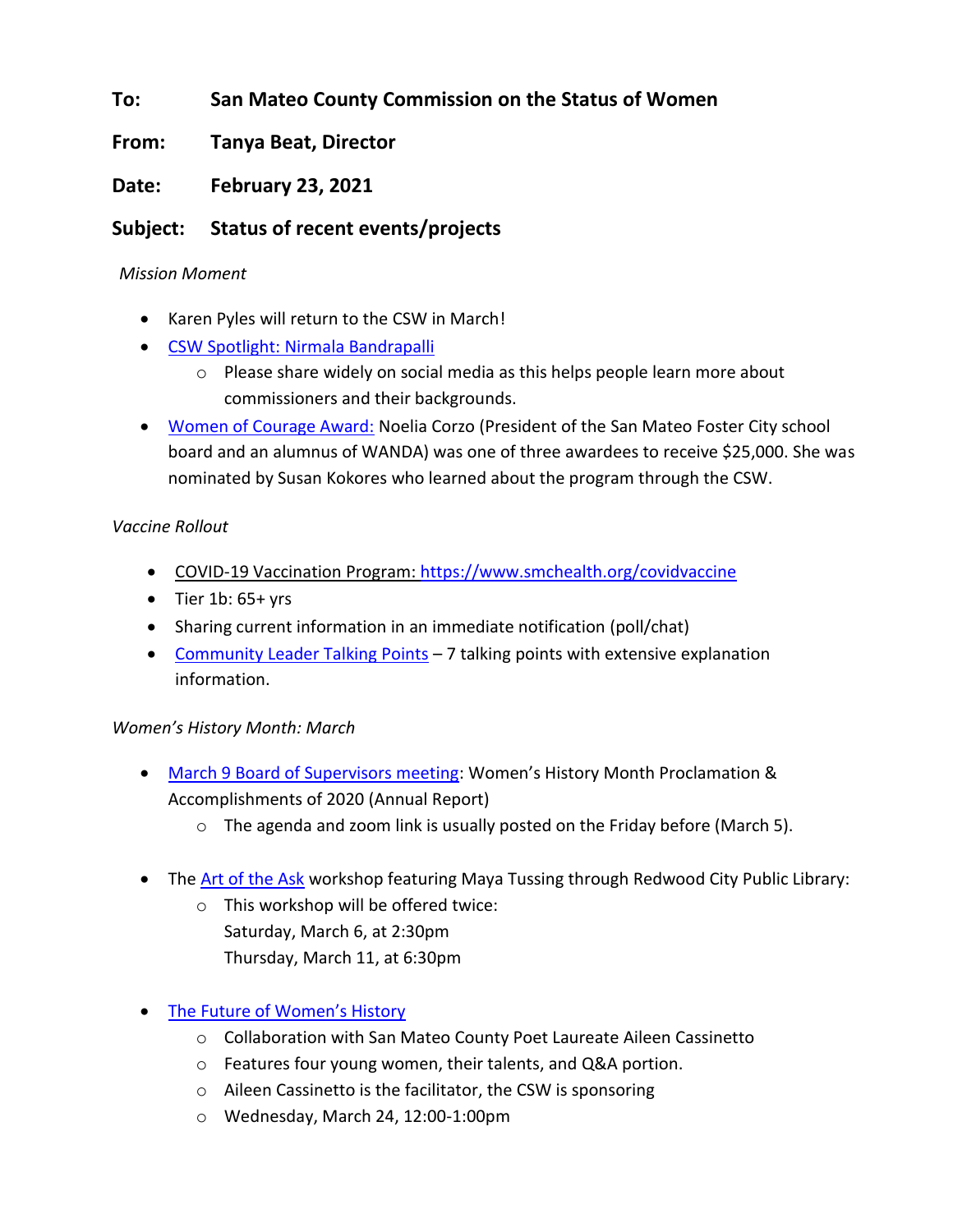#### **To: San Mateo County Commission on the Status of Women**

**From: Becky Abens, Commissioner**

**Date: February 9, 2021**

#### **Subject: Commissioner Updates**

#### *Update: Human Trafficking Task Force*

- o *Presentation by Christine Medieros, International Services Lead – North Bay Chapter of the American Red Cross*
	- Christine gave a very brief history of the Red Cross
	- Red Cross provides services in these areas:
		- o Disaster services
		- o Services to armed forces
		- o International services

o Biomedical services

o Training services

- o Restoring Family Units
- Restoring Family Units works with people separated by war, disasters, forced migration, and any humanitarian crisis
- Restoring Family Units provides services around
	- o Tracing inquiries
	- o Red Cross messages
	- o Travel documentation (passports, visas, etc. for people who are stateless)
- o Attestations (prisoners of war)
- o Referrals (e.g. State Department)
- $\circ$  \*\*An individual on the call shared a story that her family is from Bosnia and years ago the Red Cross helped her family locate her father!
- Red Cross can be reached at:
	- o Helpline 844-782-9441
	- o Online form redcross.org/reconnectingfamilies
- o *Presentation by Dr Angie Holzer – WikiCharities*
	- Dr Holzer just completed her doctorate and her dissertation was on the differences between human trafficking nonprofit collaborations in two communities (Bay Area & Salt Lake area)
	- She concluded the top three reasons nonprofits don't collaborate are: 1) no time to collaborate, 2) competition or lack of trust between organizations, and 3)
	- To address the needs, Dr Holzer has developed a solution: an online platform, WikiCharities, first focus area is human trafficking
	- <https://www.wikicharities.org/>
		- o Database is searchable by area and topic
		- o Show accountability (orgs are "validated")
		- o Can increase collaboration and access to organizations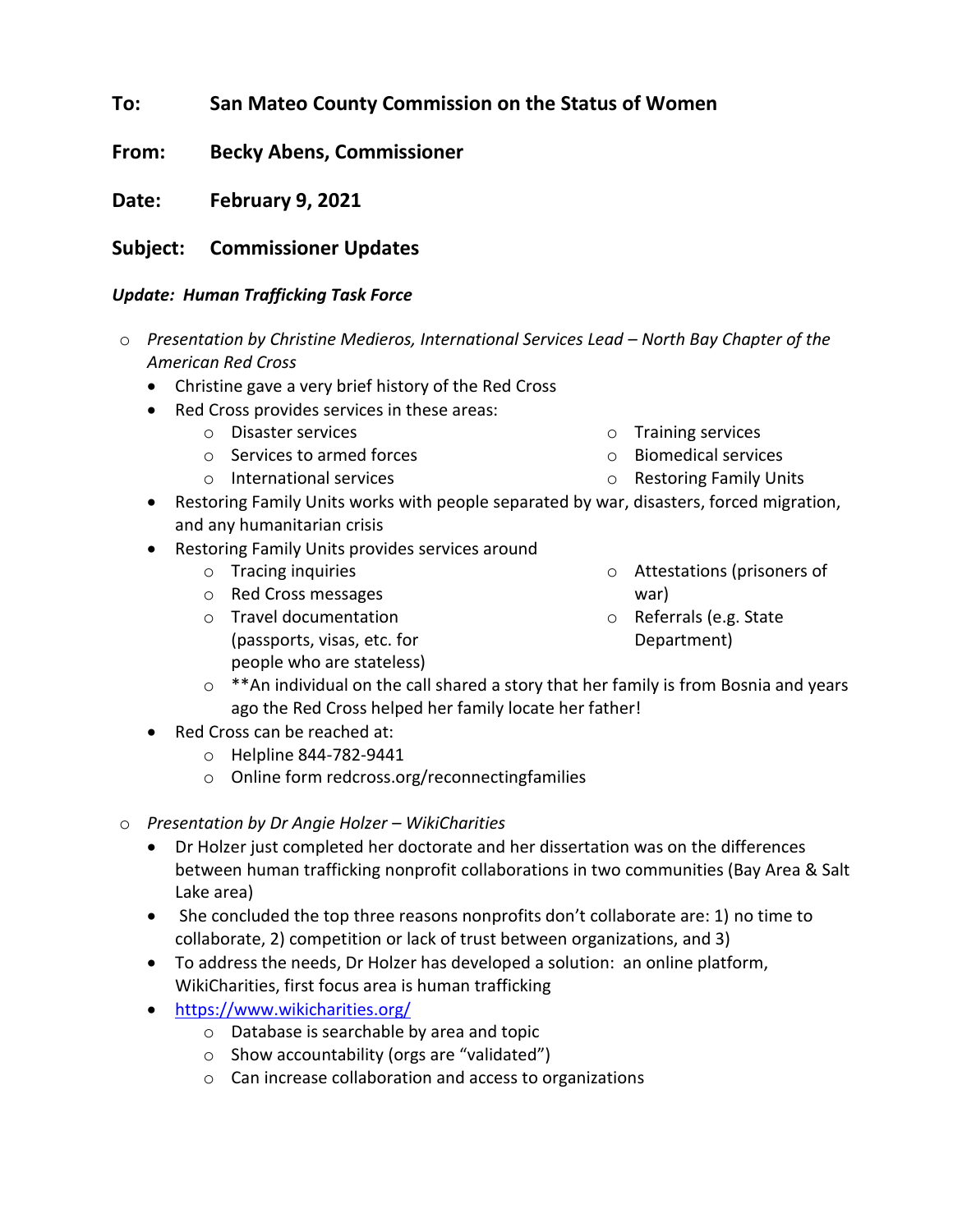- o *Q&A with Erin Albright* antitrafficking consultant currently focusing on labor trafficking across the country
	- Main areas Erin works are:
		- o Labor trafficking
		- o Task forces and collaborations
		- o Policing and improving victim response
- o Meeting are posted on the SMC Sherriff's YouTube channel <https://www.youtube.com/user/SMCSheriff/videos>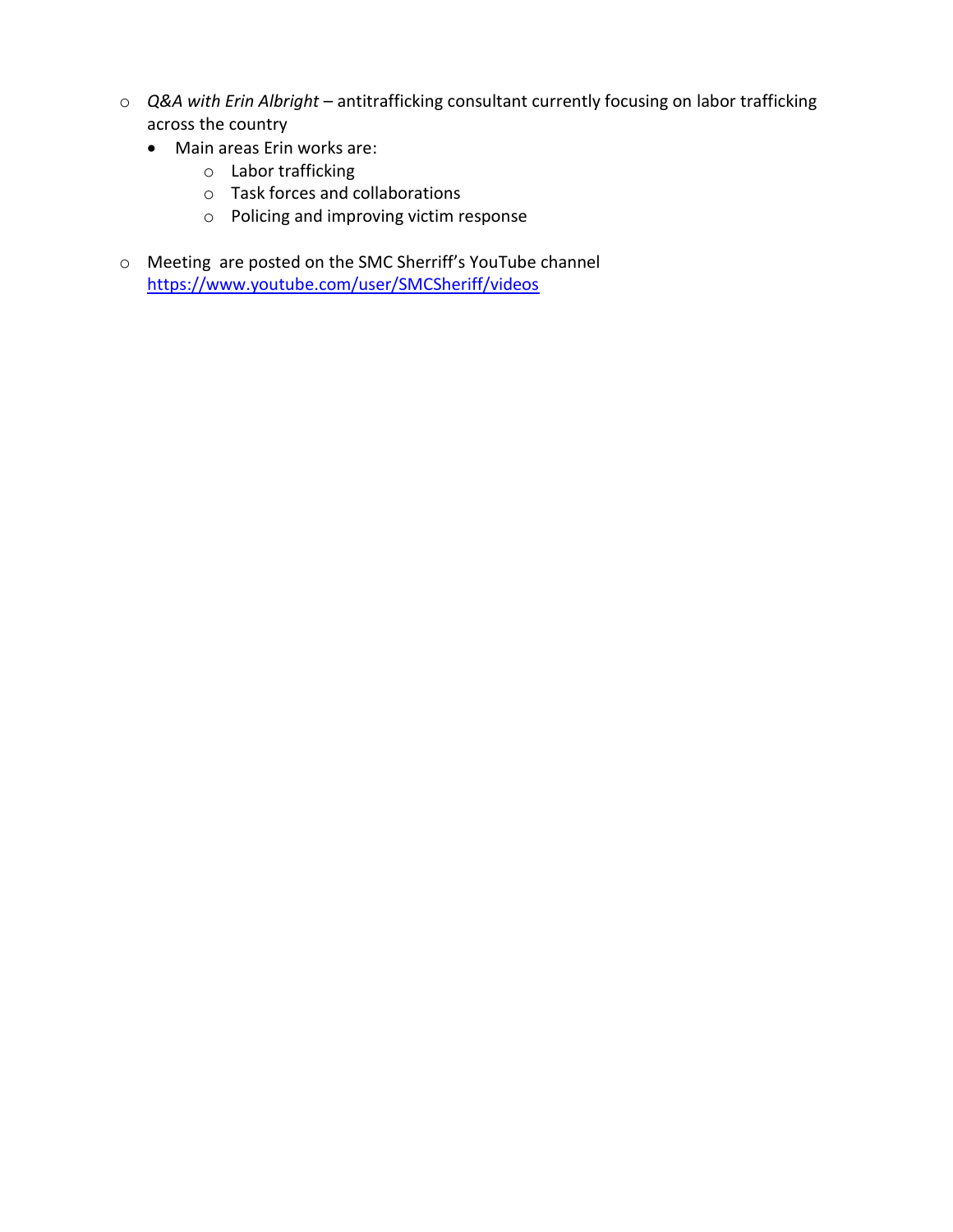### the art<sup>te</sup>ask WITH MAYA TUSSING

**TWO SESSIONS:** REDWOOD CITY PUBLIC SAT MAR 6 2:30pm & THU MAR 11 6:30pm

PHOTO COURTESY